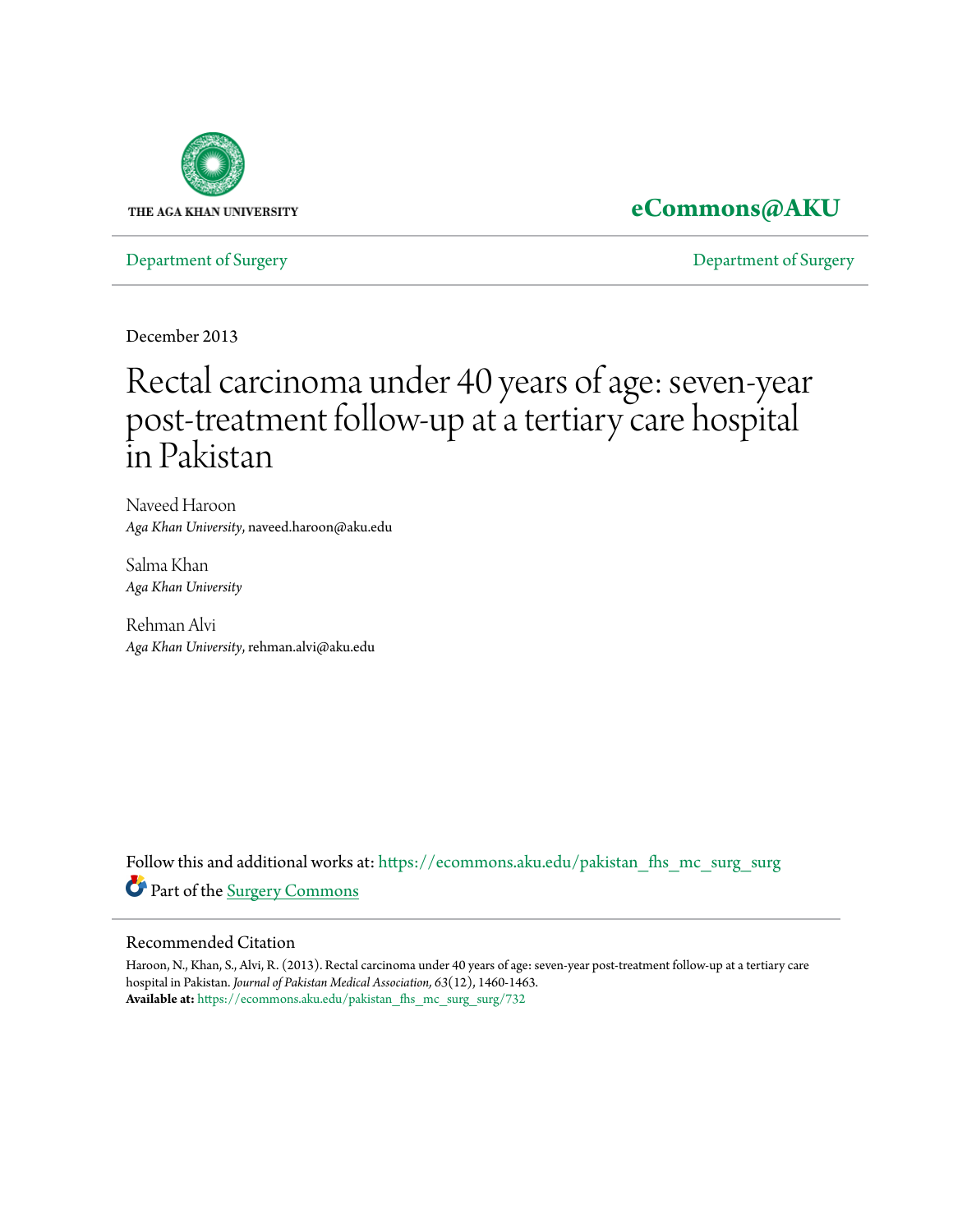### **Rectal carcinoma under 40 years of age: seven-year post-treatment follow-up at a tertiary care hospital in Pakistan**

Naveed Haroon, Salma Khan, Rehman Alvi

#### **Abstract**

**Objectives:** To determine epidemiological characteristics, clinical presentation, histopathological features, and long-term follow-up of patients below 40 years of age with carcinoma rectum.

**Methods:** The retrospective case series comprised all patients presenting with histopathological diagnosis of carcinoma rectum with age 15-40 years at the Aga Khan University Hospital between January 1994 and December 2004. Details regarding patient demographics, pre-operative assessment, management and tumour grade and stage were obtained from a prospectively maintained database. Continuous and categorical variables in the data were analysed.

**Results:** Of the 23 patients in the study, 14 (60.89%) were male and 9 (39.13%) were female. Mean age of the subjects was 31±5 years. Overall, 22 (95.6%) patients presented with rectal bleeding and 12 (52%) had altered bowel habit. The most common site for the tumour was lower rectum (n=20; 87%) and 13 (56.5%) required abdominoperineal resection. Local recurrence rate was 13% (n=3) and distant metastasis occurred in 2 (8.6%) patients during the seven year follow-up. Two (8.6%) patients died, and both had distant metastasis.

**Conclusion:** Carcinoma rectum is uncommon but an important malignancy in patients aged below 40 years. The clinician should have a high index of suspicion in young patients presenting with bleeding per rectum, altered bowel habit and weight-loss.

**Keywords:** Rectal cancer, Young patients. (JPMA 63: 1460; 2013)

#### **Introduction**

Carcinoma rectum is the most common site of gastrointestinal tract malignancy.<sup>1</sup> Rectal cancer is generally considered a disease of old age and up to 90 per cent of patients are aged 55 years or above with an average age of 65 years at the time of diagnosis.<sup>1</sup> However, recently there has been an increasing number of younger patients, aged 40 years or less, diagnosed with rectal cancer with variable reported incidence from different population-based studies.2-4 O'Connell et al. have evaluated the incidence and characteristics of colorectal tumour from the nationwide Surveillance, Epidemiology and End Results (SEER) cancer registry and, according to them, the age-specific rates of colorectal cancer (CRC) ranges from 0.8 to 7.8% in patients aged 20 to 40 years.<sup>5</sup> This increase in incidence has been observed in the last 25 years with the annual increment of 2.6% in rectal carcinoma vs. 0.2% in colonic carcinoma.<sup>5</sup> It is thought that rectal cancer in younger age group is associated with more aggressive behaviour and advanced stage at diagnosis compared to the older age group, but there are conflicting views about the characteristics and prognosis of this disease in young patients. Several retrospective studies

Department of Surgery, The Aga Khan University Hospital, Karachi. **Correspondence:**Salma Khan. Email: dr\_salmakhan@yahoo.com

done to discover the clinicopathological characteristics of colorectal cancer in young patients aged less than 40 years, lay emphasis on complete colorectal examination regardless of age if symptoms are suggestive of colorectal disease.5,6 Till date, very limited data discussing rectal tumour in young patients is available from western countries and none is available from Pakistan to address rectal carcinoma in young patients.

The purpose of this study was to evaluate epidemiological characteristics; clinical and pathological features; and seven-year post-treatment follow-up of patients aged 40 years or below with rectal cancer in our region.

#### **Patients and Methods**

The retrospective case series comprised all patients with biopsy-proven carcinoma rectum, aged below 40 years from 1994 to 2004 at the Surgical Department of Aga Khan University Hospital (AKUH), Karachi, Pakistan, with complete 7-year followup. Patients with stage IV disease at the time of diagnosis, those with incomplete medical records, or followup less than 7 years or had partial treatment outside were excluded.

Medical records of all patients who met the inclusion criteria were reviewed. Data was collected on predesigned proforma based on literature search. Information gathered about baseline variables, including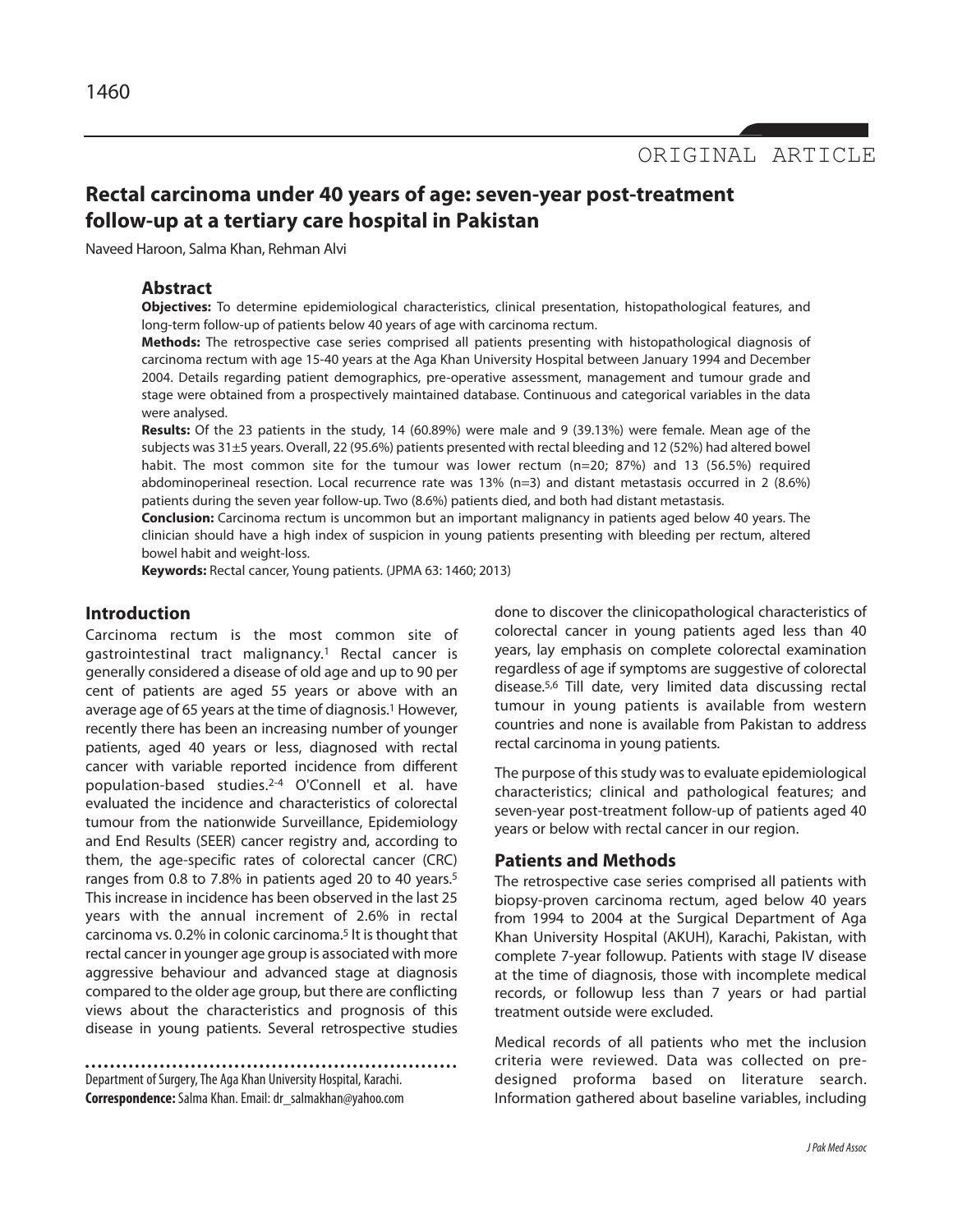demographics, social and family history, carcinoembryonic antigen (CEA) values at presentation, clinical and pathological staging. Details of operative procedure and information on neoadjuvant and adjuvant treatment were also included. Information on local recurrence and systemic metastasis in seven-year followup was also recorded, and so was 7-year survival and mortality. Continuous variables like age and duration of symptoms were expressed as means with standard deviation, while categorical variables like gender, symptoms, risk factors, diagnostic investigations, were expressed as frequency and percentage.

#### **Results**

A total of 28 patients had carcinoma rectum with age  $\leq 40$ years, but 5 (17.85%) could not be further evaluated as they were stage IV cases at the time of diagnosis. The study population, as such, was 23 (82.14%). Patients' characteristics were recorded separately (Table-1). The

Table-1: Patient characteristics.

| <b>Patient characteristics</b>  | (N=23) Mean ±SD/No. (%) |
|---------------------------------|-------------------------|
| Age (mean)                      | $31 \pm 5(18 - 39)$     |
| Gender                          |                         |
| Male                            | 14(60.8%)               |
| Female                          | 9(39%)                  |
| <b>Symptoms</b>                 |                         |
| Bleeding per rectum             | 22 (95.6%)              |
| Altered bowel habits            | 12 (52%)                |
| Weight loss                     | 5(21.7%)                |
| Abdominal pain                  | 5(21.7%)                |
| Abdominal mass                  | 3(13%)                  |
| Others                          | 3(13%)                  |
| Duration of symptoms (mean)     | $9.7 \pm 6$ (4-24)      |
| <b>Risk factors</b>             |                         |
| Smoking                         | 6(26%)                  |
| Positive family history of CRC  | 4 (17%)                 |
| <b>Diagnostic investigation</b> |                         |
| Colonoscopy                     | 20 (87%)                |
| Computed Tomography scan        | 14 (61%)                |
| <b>Barium enema</b>             | 3(13%)                  |
| Ultrasound abdomen              | 9(39%)                  |
| Raised pre-op CEA level         | 21 (91%)                |
| Chemotherapy                    |                         |
| Neoadjuvant                     | 2(9%)                   |
| Adjuvant                        | 20 (87%)                |
| Both                            | $1(4.3\%)$              |
| Postoperative complication      | 15 (65%)                |
| Adhesive obstruction            | 4 (17%)                 |
| <b>Wound infection</b>          | 4 (17%)                 |
| Parastomal hernia               | 3(13%)                  |
| <b>Faecal peritonitis</b>       | 3(13%)                  |
| Erectile dysfunction            | $1(4.3\%)$              |

CRC: Colorectal cancer. CEA: Carcinoembryonic antigen.

Table-2: Tumour characteristics.

| <b>Patient characteristics</b>    | $(N=23)$ No. $(\%)$ |
|-----------------------------------|---------------------|
| <b>Location of tumour</b>         |                     |
| Upper third                       | $1(4.3\%)$          |
| Middle third                      | $2(8.6\%)$          |
| I ower third                      | 20 (86.9%)          |
| <b>Type of surgical procedure</b> |                     |
| Abdominoperineal resection        | 13 (56.5%)          |
| Low anterior resection            | $1(4.3\%)$          |
| Ultra low anterior resection      | $9(39.1\%)$         |
| <b>Histopathology</b>             |                     |
| Adenocarcinoma                    | 18 (78.2%)          |
| Mucinous adenoa carcinoma         | 4 (17.3%)           |
| Signet ring cell carcinoma        | $1(4.3\%)$          |
| <b>Grade of tumour</b>            |                     |
| Well differentiated               | $2(8.9\%)$          |
| Moderately differentiated         | 16 (70%)            |
| Poorly differentiated             | 5(21.7%)            |
| <b>Histopathological staging</b>  |                     |
| T <sub>2</sub>                    | 6(26%)              |
| T <sub>3</sub>                    | 17 (74%)            |
| N <sub>1</sub>                    | 15 (65.2%)          |
| N <sub>2</sub>                    | 3(13%)              |
| N <sub>3</sub>                    | 5(21.7%)            |
| Lympho vascular invasion          | $2(8.9\%)$          |
| Perineural invasion               | $1(4.3\%)$          |
| Local recurrence                  | 3(13%)              |
| Distant metastasis                | $2(8.6\%)$          |

mean age of the subjects was 31±5 years. Nine (39%) of them were female and 14 (61%) were male. The most common clinical presentation was bleeding per rectum  $(n=22; 95.6%)$ , followed by altered bowel habits  $(n=12;$ 52%). Mean duration of symptoms before diagnosis was 9.7±6 months (range: 4-24 months). Smoking was found to be an associated factor as 6 (26%) patients were smokers. Positive family history of colorectal tumour was only present in 4 (17%) patients. Among the diagnostic investigation, colonoscopy (n=20; 87%), computed tomography (CT) scan abdomen and pelvis (n=14; 61%) was the most commonly used modalities. Pre-operative CEA level was raised in 21 (91%) patients.

The tumour characteristics were also evaluated (Table-2). The lower rectum was the commonest site for the tumour (n=20, 87%) and 13 (56.5%) patients required abdominoperineal resection (APR). Histologically, the predominant tumour type was adenocarcinoma (n=18; 78%) and most of them were either moderately (n=16; 70%) or poorly (n=5; 21.7%) differentiated. In Tumour, Nodes, Metastases (TNM) classification, patients either had mascularis propria T2 (n=6; 26%) or adventitia T3 (n=17; 74%), involvement and all of them had lymph node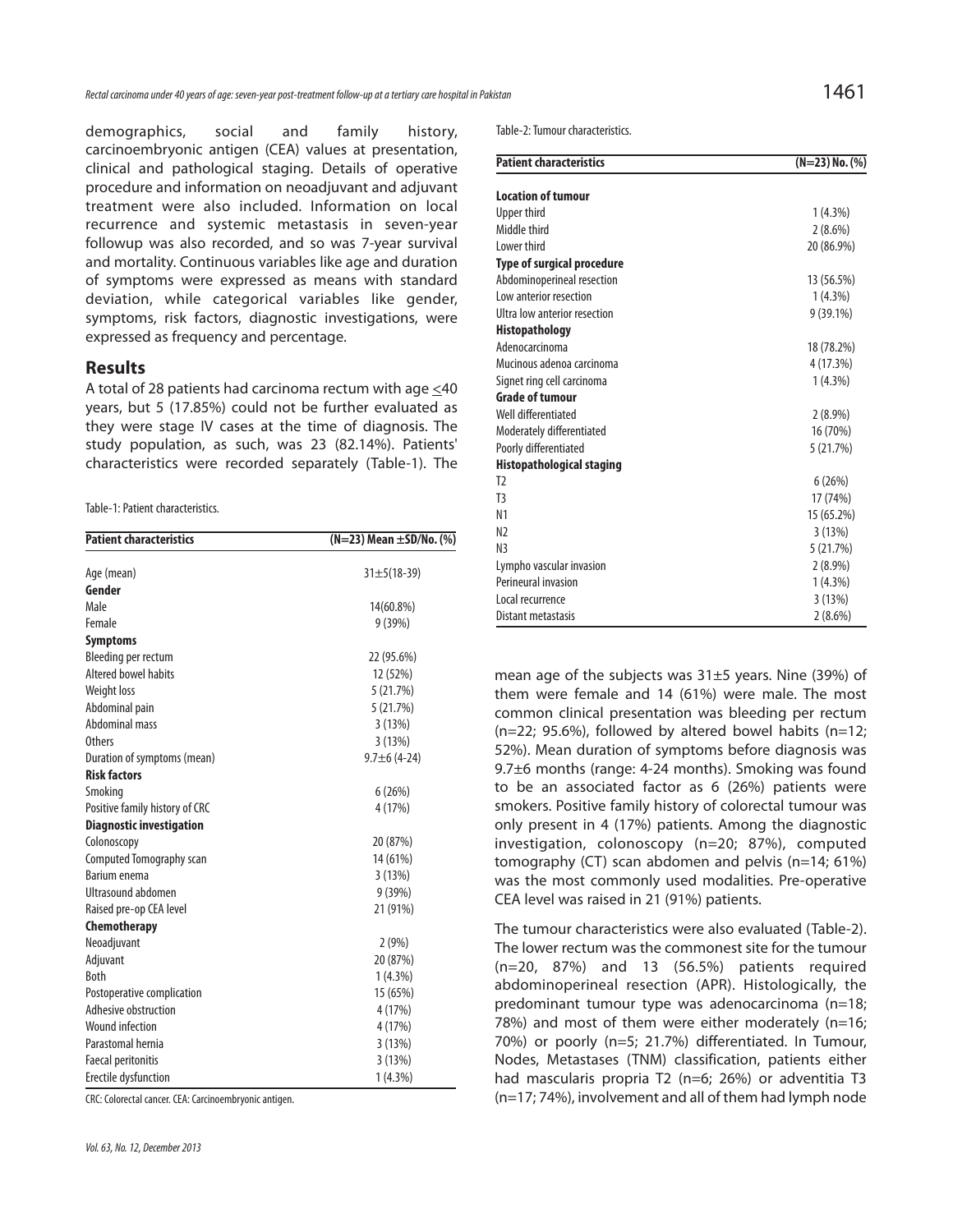invasion, mostly N1 (n=15, 65.2%) disease.

Despite the younger age group, a significant number of patients (n=15; 65%) developed post-operative complications, the common being post-operative adhesive bowel obstruction (n=4; 17%) and wound infection (n=4; 17%).

Three (13%) patients developed local recurrence within a year after ultra-low anterior resection (ULAR) and required APR. These recurrences were picked up on follow-up CT scans; two (8.9%) in 6 months and 1 (4.34%) in 9 months follow-up. Two (8.9%) patients developed distance metastasis; 1 (4.34%) in the left bronchus and other to the liver. The left bronchus metastasis was identified on CT chest four year after the initial surgery, while liver metastasis was identified after two years on follow-up CT scan. They were treated with systemic chemotherapy. On seven-year follow-up of all patients, two (8.6%) expired and both of these were identified with metastasis. The rest of the patients remained disease-free and are under surveillance.

#### **Discussion**

The common perception that rectal carcinoma is mainly the disease of elderly population is not true anymore as there has been an increasing number of young patients diagnosed with carcinoma rectum in the past two decades. According to SEER cancer registry, incidence of colonic tumour in young patients remained static, while incidence of rectal cancer has shown annual increment for the last twenty five years.3,7 This increased incidence is observed in both genders and all races.<sup>8</sup> Despite this increasing incidence of rectal cancer in young population, little is known about rectal cancer in developing countries, especially Pakistan.

Multiple etiological factors are thought to increase the risk of colorectal cancer.<sup>9</sup> Some investigators have implicated lifestyle changes as the cause for increased incidence of rectal cancer, while others think of genetic factors. None of these authors have been able to find independent factor for this rise in the incidence of rectal cancer compared to colonic cancer.2,10,11 In the current study, smoking was found to be an important risk factor (n=6; 26%) while none of the patients had familial adenomatous polyposis (FAP) or hereditary non-polyposis colon cancer (HNPCC).

The common clinical presenting features of young patients with carcinoma rectum are bleeding per rectum, altered bowel habit, anaemia and weight-loss.<sup>12</sup> In young patients, these symptoms may not alert the physician to suspect malignancy as these symptoms may be

attributed to the common clinical diagnosis of haemorrhoids. Timely diagnosis of young patients with carcinoma rectum is pivotal as it does affect outcomes in these patients. Mean duration of symptoms before diagnosis in our study was 9.7±6 months (range 4-24) as compared to 7 to 9 months in previous studies with patients aged less than 40 years with colorectal cancer.<sup>6</sup> This delay in diagnosis may be attributed to similarity of symptoms in benign and malignant colorectal disease and low index of suspicion in this age group.

A study on clinicopathologic and molecular features of early-onset colorectal carcinoma was done by in 2009<sup>10</sup> and found that young patients with rectal cancer had increased lymphovascular and venous invasion and the tumour had increased infiltrative growth pattern. In this study, majority of patients had infiltrative growth pattern while lymphovascular invasion was found only in 8.9% of the patients.

Studies from Asia, Africa and western countries on tumour (T), lymph node involvement (N), and histological grade of young patients is found to be less favourable compared to the older group.<sup>13,16</sup> Although the current study did not have a comparison group, it found better histopathological features as most of the patients had moderately differentiated (70%), adenocarcinoma (78%), either T2 (26%) or T3 (74) lesion, and N1 involvement (65%).

Lower rectum was found to be the most common site for tumour (86.9%); therefore most of the patients required APR (56.5%) in our study. A series of 102 young patients with rectal cancer from a tertiary care hospital in India also found the lower rectum as the common site for tumour and, as a result, patients were less likely to be candidates for sphincter preservation surgery.<sup>12</sup>

In the current study, local recurrence rate was 13% and distant metastasis was found in 8.6% of the patients in seven-year post-treatment follow-up. To the best of our knowledge, none of the published data on rectal cancer in young patients has discussed local recurrence and systemic metastasis in a seven-year follow-up time period. The local recurrence developed in patients treated with ULAR and they were treated with APR. Post-operative complications were developed in 65% patients despite being a young population, and common complications were adhesive bowel obstruction and wound infection. One explanation for this high complication rate is that malignancy itself is an independent risk factor for postoperative complications. This finding had not been discussed in the available literature.